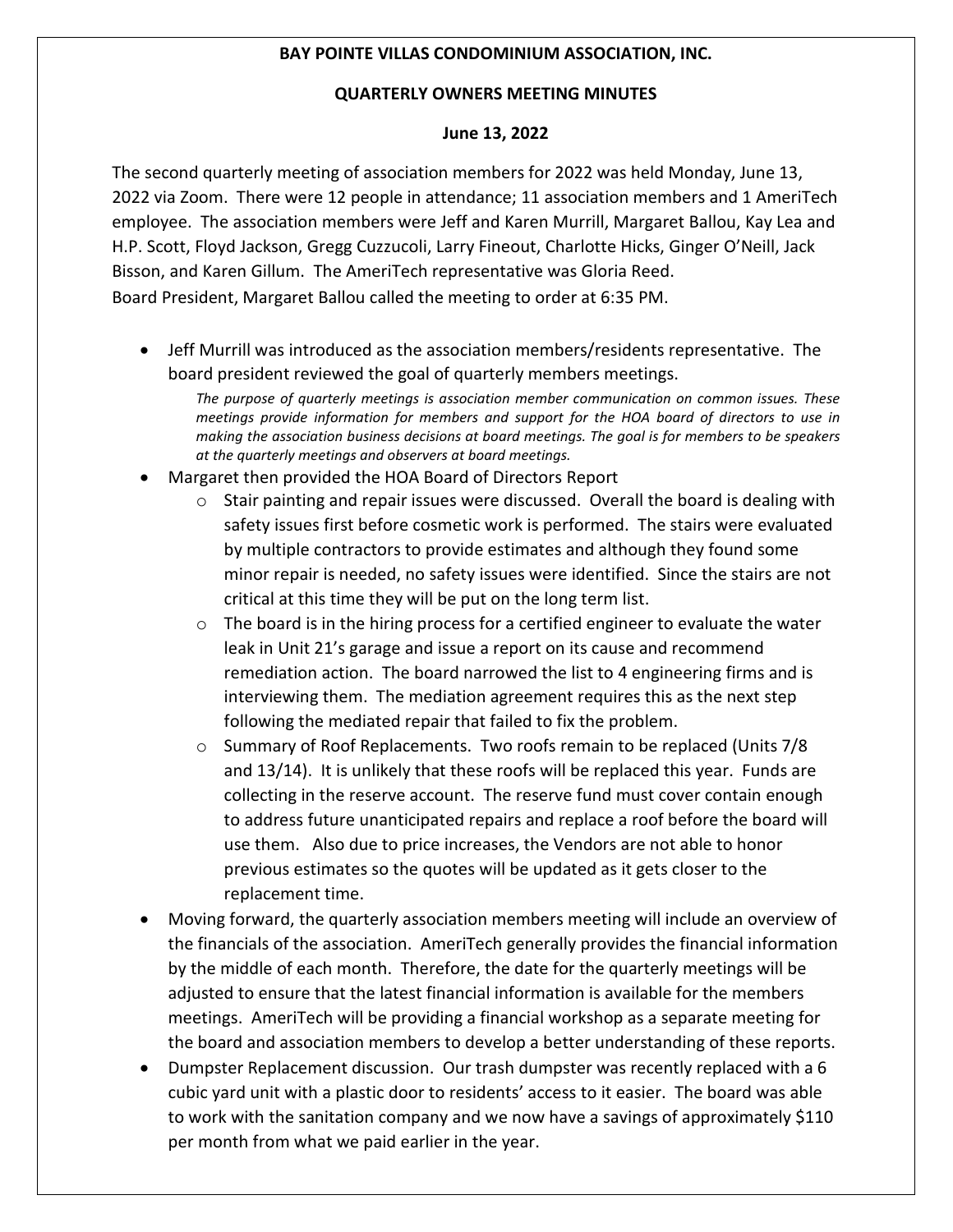- Gutter Cleaning and Evaluation. All gutters on the property were cleaned and evaluated on May 9th, 2022. They were cleaned by a company out of Tampa at a cost of approximately \$1200. Some issues were identified with some of the gutters not being able to handle the water flow in a heavy rain. One cause was inadequate drip edge (smaller) installed when roofs were replaced.
	- $\circ$  Tree leaves will continue to collect in the gutters and will need periodic cleaning. Residents should notify the board or property manager when gutters are not working properly so they can be evaluated.
- The new landscaping company (Xtrim) began work May 1st. They were coming once a week (usually on Monday or Tuesday) at a cost of \$750 per month. With gas prices increasing and the grass growth slowed over the summer weeks Xtrim and the board agreed they will mow on a bi-weekly schedule. They reduced their fee to \$550 per month.
- The board along with some resident volunteers planted a variety of plants and flowers in the common areas. Mulch was also installed. Feedback has been positive and additional volunteer "planting or clean-up days" will be forthcoming.
- Trees, Tree Roots, and ground erosion issues around the condo complex and around the large trees in the complex. The area in and around Marina Way has large roots exposed and a lot of erosion has occurred over the years. The board is looking for ways to address these issues and have met with several contractors to discuss the situation. Each of these contractors has a variety of different ideas. If any resident has a suggestion or recommendation the board would like to hear about it. They are looking for a cost effective approach.
- Irrigation System. Our irrigation and sprinkler system is now over 20 years old and needs some maintenance and repair. We are working to identify where all the sprinkler heads are located and which ones need adjustment, cleaning, or replacement. In addition some of these may be turned off or removed. This will be an ongoing process and resident feedback is needed to identify any known irrigation issues. Water collection near the driveways of units 1 through 4 was addressed by reducing the watering time cycle. Currently each zone is on for 15 minutes twice a week. Contact the board (Karen Gillum, 260-515-5468 or gillumm1@gmail.com) to get irrigation issues on the master list.
- Plumbing and water leaks. Over the past several months we have had 3 water leaks (both internal and external) which affected six units. Key issues are the outside hose spigots and main water shutoff valves. The hose spigots which use PVC (plastic) pipe can easily break and cause water leaks. For the main water shutoff valves we recommend that each resident know where their main valve is located and make sure it is accessible in case of an emergency. The majority of these are buried or covered by dirt or an access box. The board is working to get estimates by plumbers to replace both the hose spigots (where needed) and the main water valves. Some second floor residents will research installing a shut off inside their units.
- Electrical Vehicle Charging Garages are limited to single phase 120 Volt outlets. Electrical vehicle chargers typically require a 240 V outlet. Charging a hybrid car from 120 Volts takes about 10 hours for a full charge. Each resident should note that they are responsible for the cost of electricity used in their garage.